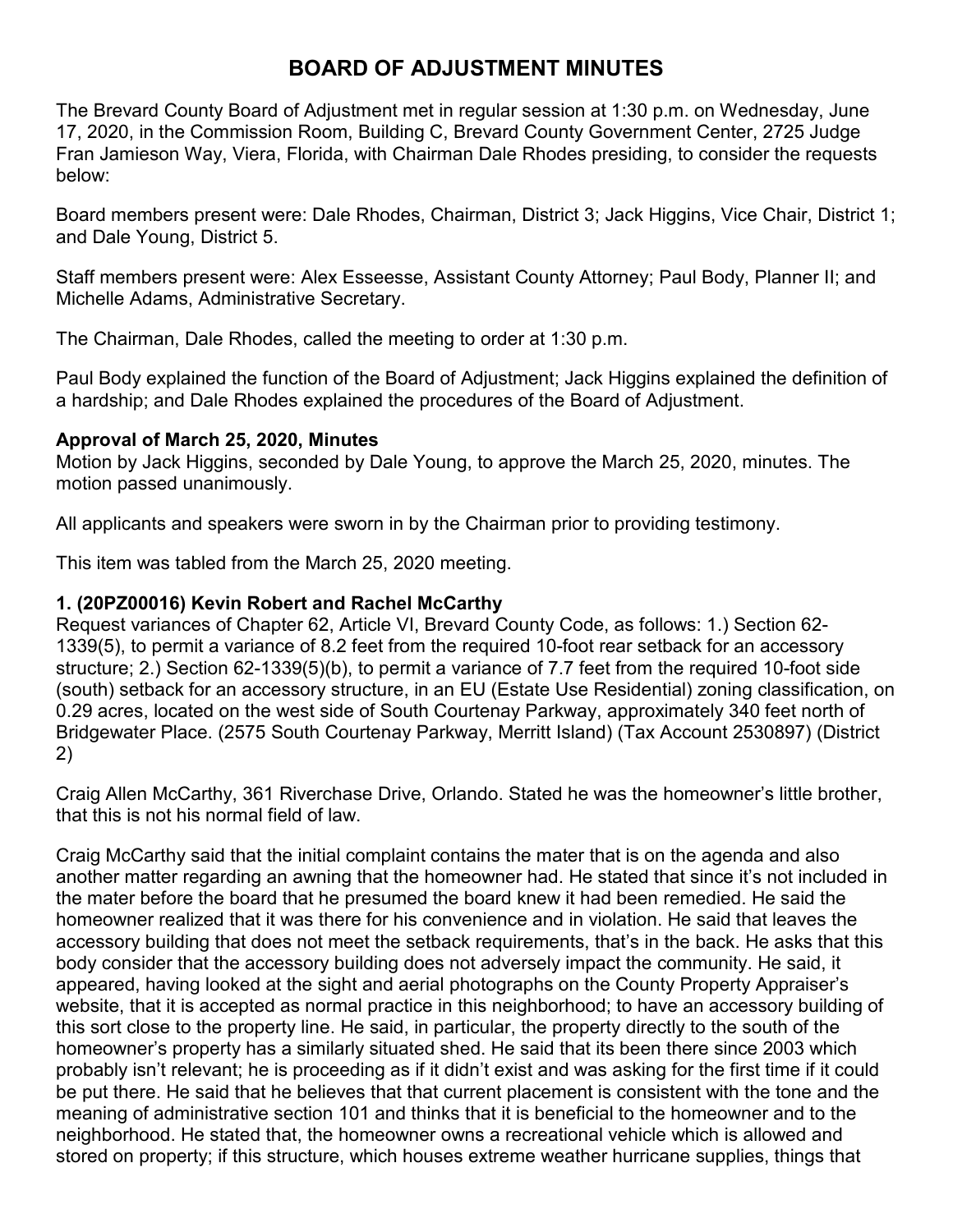people in this county don't want to be without were to be moved or in this case because of its age be demolished and recreated elsewhere on the property, that recreational vehicle would be moved to a place that it would be less obtrusive than now. He stated that this is not his area of law, that he looked at the definition of a hardship and that his presentation is that while it does violate a specific requirement, this body does have the discretion to allow it. He said it's his testimony that it's not detrimental to the community, not outside of the neighborhood norms and it helps keep his client's property form being more intrusive because he can keep his recreational vehicle further back.

Dale Rhodes stated that Mr. Hartman is the representative for District 2 and is not here today. He said that if you are in District 2 he is going to try to do it this way unless told he cannot. He said that Mr. Hartman sent in a letter, which is not typically normal. Dale Rhodes read the letter which stated that Mr. Hartman had reviewed all three of the requests in District 2, has visited the sites and is in favor of granting all of the District 2 variances and asked that the letter be passed on to the Board. Dale Rhodes said he wished to treat the letter as any other sent in. Dale Rhodes asked if the shed had been there for 17 years. Craig McCarthy said that it had been there since 2003.

Jack Higgins said that Mr. Hartman is a builder too so he has a lot of knowledge and depth in that field so he has no questions.

Dale Young said that he was looking at the aerial and it looks like the shed is pretty well screened from the neighbors. Craig McCarthy asked if he meant by screened does he mean not visible? Dale Young said that there is a lot of trees and shrubbery on that side of it. Craig McCarthy said that he has been on the property several times, finds it very unobtrusive; it is well screened by the foliage around it. Dale Young said that it has been there for 17 years. Craig McCarthy answered yes.

#### No Public Comment

Paul Body said he thought there was a letter in opposition. Alex Esseesse said there was a letter submitted by Ms. McGuigan. Jack Higgins asked if that was Catherine? Alex Esseesse said yes. Jack Higgins said he found it. Dale Rhodes said he did not have it. Dale Rhodes asked if it was in opposition and if Mr. McCarthy had seen it. Craig McCarthy said he had seen it. Dale Rhodes said that he did not have the letter in his packet. He asked Craig McCarthy if he had reviewed it. Craig McCarthy said he had.

Dale Rhodes said that letters used to be read into the record; a change was made to the procedure, that letters no longer have to be read into the record as long as everyone that is speaking to the Board has seen the letter and has had the opportunity to read it so they can respond to it. Alex Esseesse asked if Dale Young had a chance to read the letter. Dale Rhodes asked Dale Young to read the letter. Dale Rhodes asked if there were any comments from the board regarding the letter. (Public Comment letters can be found in file 20PZ00016 located in the Planning and Development Department.)

Jack Higgins said that it had been 17 years there and there had been no gripes previously. He said that he still is going to go the other way. Jack Higgins said he would like to make a motion, Dale Rhodes asked if there was a second. Dale Young asked if it would be for the life of the building or is it permanent? Dale Rhodes said that he assumed if the building falls down it doesn't matter. Jack Higgins said if it falls down it should end that situation; instead of rebuilding. Dale Rhodes said that it could be rebuilt right where it is; that if they were to rebuild, they would need a new permit. Alex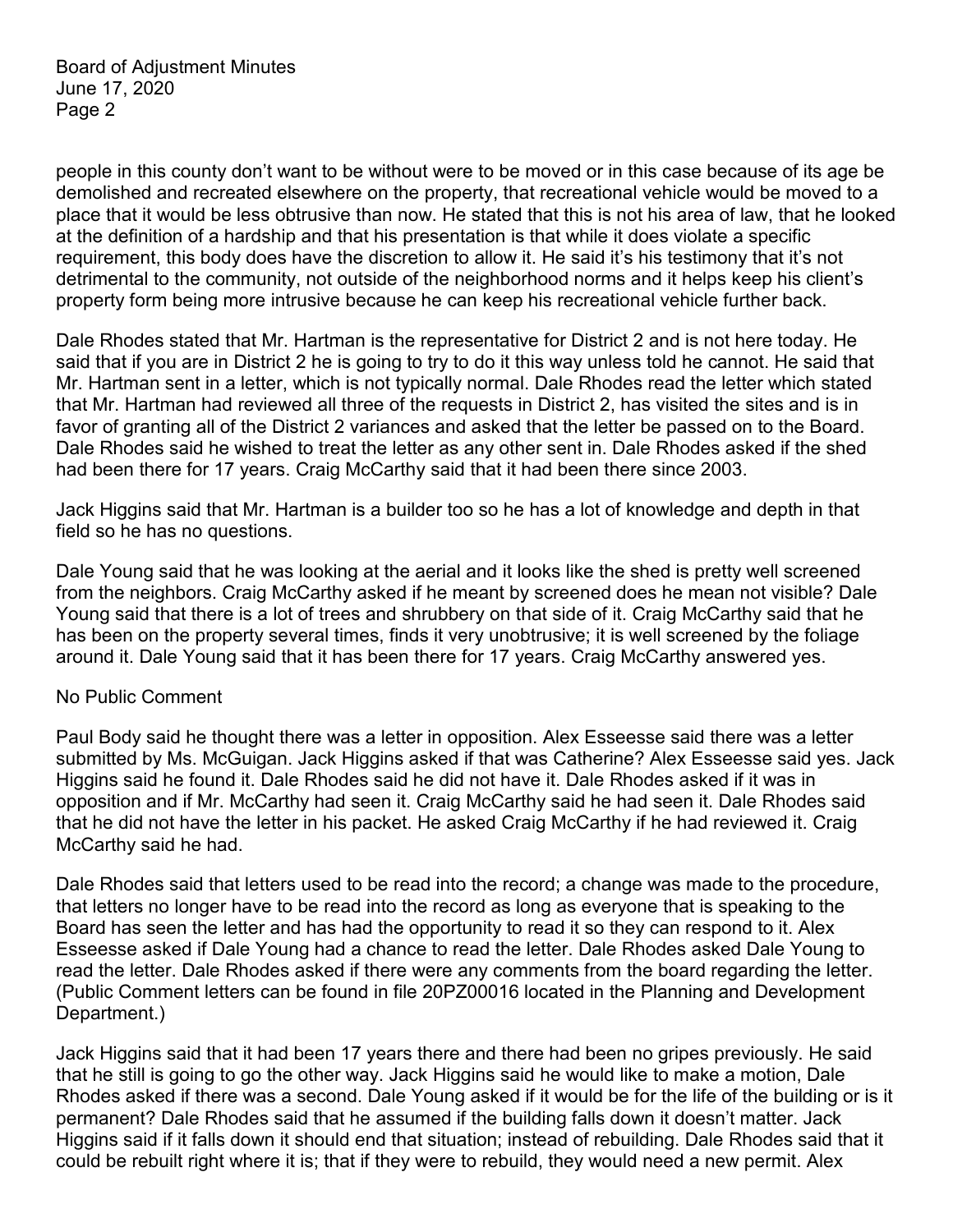Esseesse said that they could put conditions on it. Dale Rhodes said that the variance is for the shed that already exists and asked if they wanted to build a new shed, would they need a new permit even if on the same place. Alex Esseesse said that if the variance was only for the life of the building, they would need to come back to get another variance. Dale Rhodes asked Dale Young if he was wanting to make an amendment. Dale Young said he would move to approve it for the life of the shed only.

Motion by Dale Young, seconded by Jack Higgins, to approve the variances as depicted on the survey provided by the applicant with the addition that it is for the life of the shed. The motion passed unanimously.

### **2. (20PZ00028) Donald and Stephanie Oakley**

Request a variance of Chapter 62, Article VI, Brevard County Code, Section 62-2100.5(1)(d), to permit a variance of 519 square feet over the 981 square feet (50% of the living area of the principal structure) allowed for an accessory structure, in an RU-1-11 (Single Family Residential) zoning classification, on 0.85 acres, located on the east side of New York Street, approximately 0.21-mile north of Milwaukee Avenue. (2325 New York Street, Melbourne) (Tax Account 2801592) (District 5)

Donald Oakley, 2325 New York Street, Melbourne. He stated that he bought a piece of property in December, .85 acres and is looking to put a building in back; it is over what is allowed for that area for .85 acres. He said that his house is 1870 square feet heated and cooled, approximately 2600 under roof. He said he would like to build a 1500 square foot building out back, a 30 x 50 building. He said he has boats, vehicles and an AT&T vehicle that needs to be stored indoors; it is too high to fit in the garage attached to the house. Mr. Oakley said that he would like to be able to store them in a building and still have room to work and move around; work on vehicles.

Dale Young said that Mr. Oakley's neighbor had a few questions. Donald Oakley said that he did get the letter; they live five houses down on the west side. He said he spoke with all direct neighbors; east and west. He said that he does not have one north of him; the neighbors behind, Wes and Hilda were fine with it, next to him Red Jones and his wife were fine with it and cross the street, Lieutenant Simpkins was not opposed. Mr. Oakley said he found out about those opposed two days ago. Dale Rhodes asked if that was John and Debra Harrison. Donald Oakley confirmed, they were five houses down on opposite side of the road. (Public comment letters can be found in file 20PZ00028 located in the Planning and Development Department.)

Dale Young said, Donald Oakley told what the purpose was and asked if it has the high peak 11-foot door, a recreational vehicle garage. Donald Oakley answered that his boat has a T-top, 11 feet 6 inches so would need a 12-foot door. He said that it would need to be as high as it needs to be to get the door that he needs. He said he is putting the door on the gable end so it doesn't need to be as high; many people like to put them on the sides needing a 12- or 14-foot side, his building will not be that tall.

Jack Higgins asked if the construction will be a metal building. Donald Oakley replied that he has not settled on a material, he was looking at metal because it is cheaper. He said he got quotes; looking at \$15,000 - \$20,000 just for the building and then would have to do concrete, which is his first choice. Dale Young asked if it would blend in, not be bright pink or orange. Donald Oakley said it would blend in, he is going to match it to the house, most being hidden on back of the property, behind the house.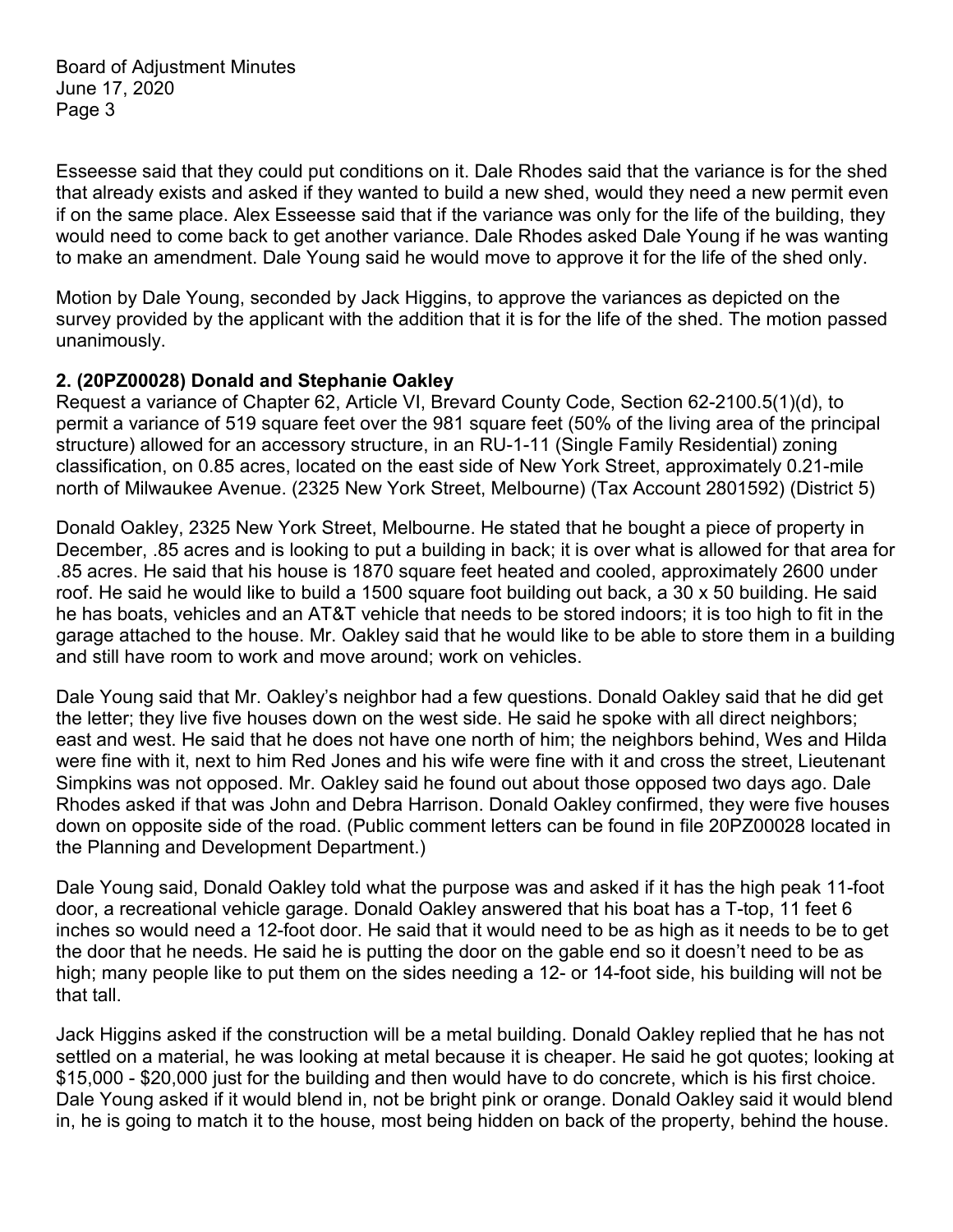Dale Young asked Mr. Oakley if he was in the Police Foundation. Donald Oakley said that is correct. Dale Young asked if most everyone out there has large barns and sheds. Donald Oakley said yes. Jack Higgins said, five houses away, when reading this I thought it was next door. He said there are other large buildings and accessory buildings; it doesn't bother him. Donald Oakley stated that he was told he could build two 981 square foot buildings but only wants one; he wants it to look nice and uniform, the way his property is. He said that he has put a bunch of money into redoing the house and getting it ready; one building looks nicer.

Jack Higgins asked Donald Oakley if he had spoken to the neighbors. Donald Oakley said he had not, was not sure if he was allowed; his wife had said not to, it could change something. He said he wanted to explain what he was doing and that it would match and was in back of the property, almost 300 feet off the road. Dale Young said it might be well to share his plans with them. Jack Higgins asked if he had spoken to the neighbor next door. Donald Oakley said that the neighbors to the south are Arthur Jones, goes by Red, he is fine with it; he has several buildings on his property. He said that the folks on the north are hidden by a tree line along the canal, they won't see most of it. He said the neighbors behind him have almost three acres, their house is over two lots so don't see the building either; they have a building between their house and his property; so, their building blocks his property.

Dale Rhodes asked Paul Body if he was correct in that he could build two 981 square foot buildings. Paul Body said he could have 50% of his living area so he could have two of them on his property that equals the total living area; each one can't be more than 50%. Dale Rhodes asked if the building would actually be less square footage than if he built the two that he would be allowed to build. Paul Body said yes.

#### No Public Comment

Dale Young said he is familiar with the area, there is training horse stables not too far up on Miami and huge red barns.

Motion by Dale Young, seconded by Jack Higgins, to approve the variance as depicted on the survey provided by the applicant. The motion passed unanimously.

#### **3. (20PZ00029) Timothy and Jennifer Crane**

Request a variance of Chapter 62, Article VI, Brevard County Code, Section 62-1334(5)(b), to permit an accessory structure located forward of the front building line of the principal structure, in an AU (Agricultural Residential) zoning classification, on 2.09 acres, located on the north side of Date Palm Street approximately 135 feet east of Pine Street. (4960 Date Palm Street) (Tax Account 2313938) (District 1)

Timothy Crane, 4960 Date Palm Street, Cocoa. Stated that he is looking to build an accessory building in the front of his property. He said his property is over 2 acres but it is very skinny and long; there is not enough space on the sides of the house to build a garage or the building with only 45 feet there and by the time you set back there is no space to put the building. He said, if he puts it all the way in the back behind, having a pool and playground for the kids, it would not be functional. He said they would like to park their cars and boat in there and have it attached directly to the concrete driveway. He said it would be tucked into the tree line that is already there, so it's not very visible to the road. He said he had all direct neighbors sign a letter saying that he explained what he was going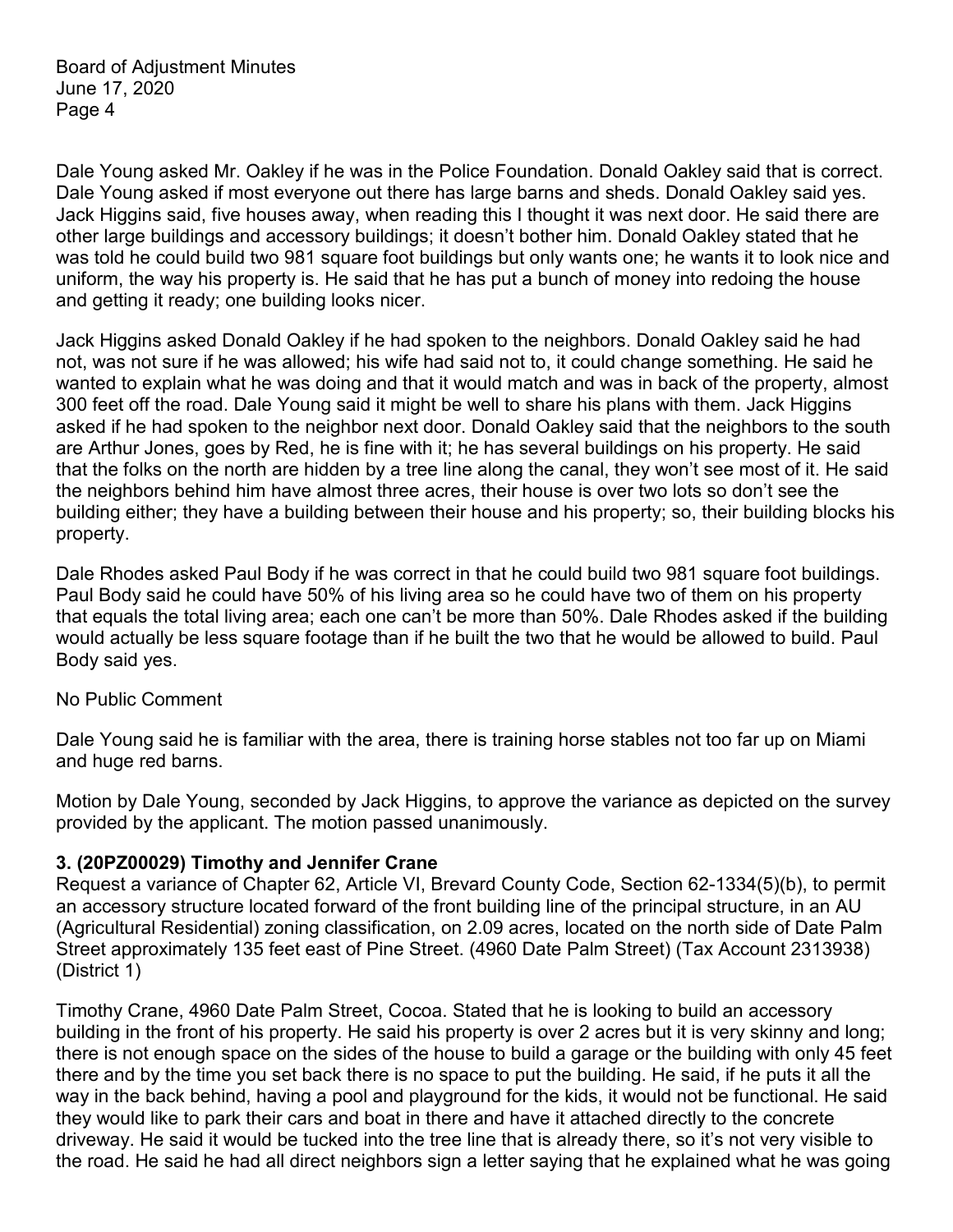to do and they are fine with it. He said he also took pictures directly around his neighborhood of similar buildings in front of the properties and houses, a lot of the properties are big and have the garages to the sides of their houses with massive garages and they are zoned properly because their properties are square compared to his which is very skinny. He stated that they can have these giant garages which makes them very accessible to put their work vehicles in and drive in and out of every day. He said that because their buildings are very visible to the road, his being visible to the road, though not easily seen, would cause no change to the scenery around the area.

Dale Rhodes asked Timothy Crane if he got copies of the letters. Mr. Crane said no, he had just got them. Dale Rhodes asked if he got letters from all his neighbors or wrote one letter and had them sign it. Timothy Crane said he brought it over and put their name and phone numbers on it and had them sign it. Dale Rhodes asked that he read the letter. Mr. Crane read the letter as follows: Dear members of the Board, Tim has informed us that he intends to apply for a variance to build an accessory building in front of his house. He has showed us that he intends to build the structure to the left of his driveway tucked back into the existing tree canopy. We would like you to know that we do not have any problems with his plans. Dale Rhodes asked who signed it. Timothy Crane replied, his direct neighbors to the right and left of him, the neighbors straight across the street and a neighbor two doors down. He said there is no neighbor directly behind him, just woods. Dale Rhodes asked Paul Body if it was needed for the records. Paul Body replied, if it is given to us it becomes part of the records, he won't be able to give it back. Dale Rhodes said that if he wants to provide them, they can be put in the record. Timothy Crane asked if the Board wanted to see the pictures. Dale Rhodes said that anything he hands in has to stay. Timothy Crane said the pictures are of buildings that are similar to what he wants to do. Dale Rhodes said that if he wants to provide them they will take them. (Public comment letter and photos can be found in file 20PZ00029, located in the Planning and Development Department.)

Jack Higgins asked Mr. Crane what the two-car garage that was in front of the house is used for. Timothy Crane replied the one that is part of the house holds his wife's car; having three kids at the house, a couple getting into adult ages; they have bikes, its packed. He said there are two cars in there, having five drivers at the house and he has two trucks himself. He said they have a boat outside getting stained by oak leaves, he would like to put in there and park his vehicle inside too. Jack Higgins said the cluster of trees you are speaking of in the front, the north part of that will have to be cut out for the garage. Timothy Crane responded yes, he got the idea when an oak tree fell in a storm, in the middle of that clump; when cleaning it out he thought it was kind of open there, except for some palm trees. He said the oak trees wrap that whole area with ten cabbage palm trees in the middle. He said it is within 25 feet of his driveway, being the perfect spot to build a garage and attach it to the driveway where they can drive right in. He said all that would have to be removed are the ten palm trees; the oak trees would stay all around and cover the building from view. Jack Higgins asked if the pasture next door would be backed up to the garage. Timothy Crane said yes. Jack Higgins asked if it could ever be sold. Timothy Crane said no, there is a house on that property. Jack Higgins said its farther north, heading towards the woods. Timothy Crane said they have their horse stables right there. Jack Higgins said it is a pretty community, he rode around and saw everything that was pointed out. He said there are numerous stables, barns and campers and agrees with the positioning.

No Public Comment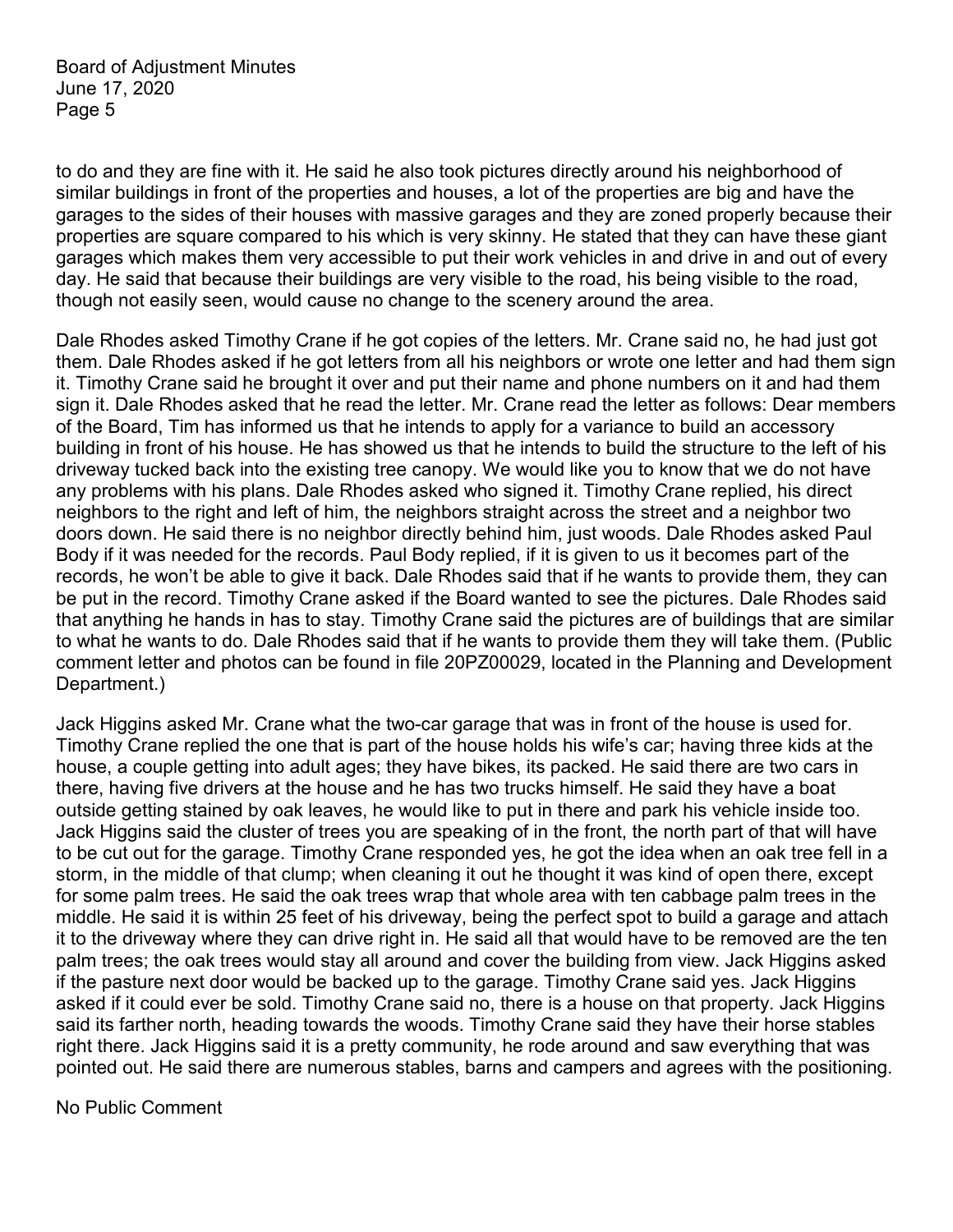Motion by Jack Higgins, seconded by Dale Young, to approve the variance as depicted on the survey provided by the applicant. The vote was unanimous.

### **4. (20PZ00030) Mallard Revocable Trust**

Requests variances of Chapter 62, Article VI, Brevard County Code, as follows: 1.) Section 62- 1339(5)(a), to permit a variance of 0.5 feet from the required 25-foot front setback; 2.) Section 62- 1339(5)(b), to permit a variance of 0.1 feet from the required 5-foot separation distance between structures; 3.) Section 62-1339(5)(a), to permit a variance of 1.2 feet from the required 10-foot side setback; 4.) Section 62-1339(5)(b), to permit an accessory structure located forward of the front building line of the principal structure, in an EU (Estate Use Residential) zoning classification, on 0.34 acres, located on the north side of North River Oaks Drive approximately 236 feet west of North Riverside Drive. (504 North River Oaks Drive) (Tax Account 2727676) (District 5)

JC Schwarb, 504 North River Oaks Drive. He stated that he would run down a history and then present some pictures. He said that the bought this house in November of 2017, having a significant amount of maintenance that was deferred, about 40 years; they started fixing it up starting with the roof. He said they bought it after a hurricane and then got to putting up an accessory structure; they ran into another hurricane. They applied and received a permit for the accessory structure on May 10, 2019; hired Barn Kids of America to install the structure and had an architectural firm help to design it to meet the existing characteristic of the house. He said they have a modern style architecture, so wanted to make sure that it fit within the interesting architectural details. He said that Barn Kids of America began installation toward end of May and took quite a bit of time to get it constructed; around September 5, 2019 hurricane Dorian came. He said he had to let that company go and hired Hammond Construction under Jeremiah Hammond to prepare the site for the hurricane and spent a significant amount of money to secure the 8 by 8 posts that were already in the ground. He said they then received a footing and slab signoff after the hurricane on September 18, 2019. He said they hired Jerry Washington of Washington Masonry to install the concrete padded driveway on September 30, 2019 and then hired Hammond to finish the structure; during completion they noticed a lot of the 8 by 8 structures had a considerable bow to them from bottom to the top. He said in order to correct those they had to do some shimmying along the way. He said the variance that occurred was from the ground to the top, about a two percent variation or half of a foot over the 24- foot span of the post; they went 4 foot in the ground and about 20 feet at the top. He said once the structure was complete it ended up being around 18 feet below the existing height of the rest of the main house structure, that two percent deviation being what caused the difference on the side setback and then there were slight deviations in the final finishing that cause it to be in front of the frontline by .1 foot. He said they received a variance signature from their next-door neighbor, Chris Gates, who provided a note. He asked to show before and after photos to the Board. He said the first picture with the hurricane shutters is when they first bought the house before construction, most of the time the house did have shutters on it. He said that on the tax roll presented, it shows the valuation has gone up more than 2.5 times since they purchased it as well as the taxes they are paying on it. He said the tax department was on their site earlier this year to get ready to start assessing for next year, before they were done with the process, the tax folks were ready and eager to start taxing on it. (Applicant photo submissions can be found in file 20PZ00030, located in the Planning and Development Department.) He said they did receive a letter in opposition; they were in communication with most of their direct neighbors and have a good friendship with most of them. He said they have one neighbor that they have not had a good relationship with. He said she is one of the ones that presented an opposition and after talking to other neighbors their opinion was that she probably wrote both opposition pieces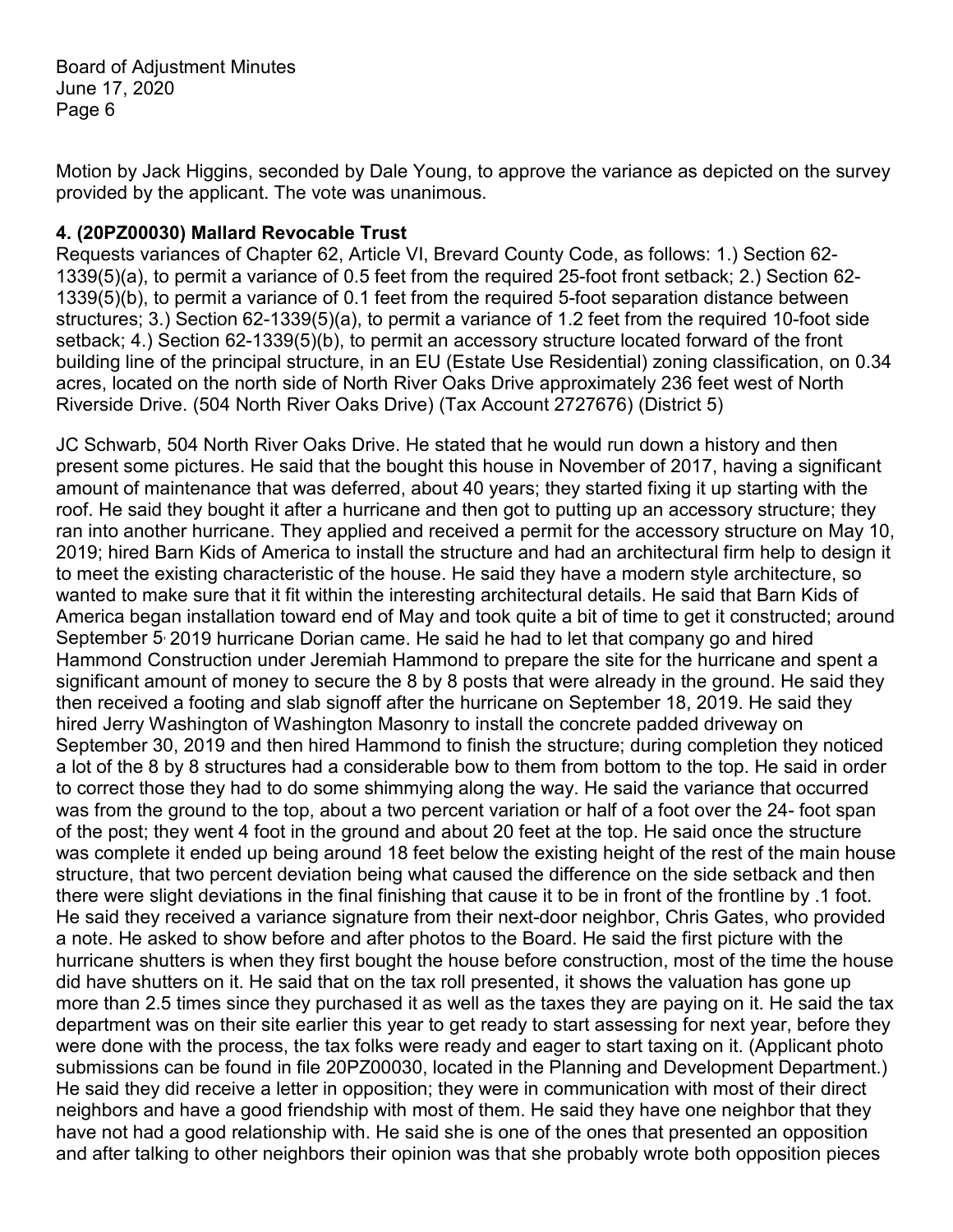based on the typos and the homeowner's association being called into question. He said that the first opposition does not have a signature so they don't think it has much bearing; the  $2^{nd}$ , signed by Ms. Ena Beatty does not go into details that are relevant to the variance. He said they did apply for the permit, did get signatures on the design and did get the necessary sign offs along the way. He said, as in the picture, they are not significantly above the front line as said in the opposition, they are only .1-foot, less than 1.5 inches from the front line; it is literally imperceptible from the human eye. He said they might have picked up the gate that connects the hoarder, causing the survey to show that.

Dale Rhodes stated that the first letter in opposition says, yours truly, several homeowners in River Oaks, there is no signatures or addresses. Alex Esseesse replied that it's a letter, the Board can put however much weight they want to put behind it.

Dale Young said this house is shown to be 42 years old. JC Schwarb replied yes. Dale Young asked if he was not tearing it down but renovating. JC Schwarb said, yes, as can be seen in the pictures. Dale Young said, the lady who has been on the homeowner's association for 24 years should be pretty familiar with it; he noted that he asked for a matter of inches. JC Schwarb said yes. Dale Young said, 16 inches on the side, 3 inches in between, 7 inches on the front. JC Schwarb said it's not even 7 inches on the front, he didn't realize when this was designed that the front was slightly over the line so the request is for a slight deviation from the front line which is .1 foot. Dale Young said that there is an objection to the size of the house, but sees by the aerial that his house may be a little undersized compared to some of the other houses; he is trying to figure out what the objection is. JC Schwarb said that if it was not for going over the line there would never be a forum for objections to this, so it's just that they had these variations that were unaccounted for that caused them to come before this Board He said that being a member of the architectural board will have more bearing on future design and on inputs to the community rather than waiting for some variance to pop up.(Public Comment letters can be found in file 20PZ00030, located in the Planning and Development Department.)

Dale Rhodes asked Mr. Schwarb, if it was his stance that due to the poles standing there for so long through the hurricanes, that they warped and that is what created the primary issue. JC Schwarb said that is his understanding, yes; they straightened them up the best they could, they were concreted in and strapped down and once the pad was poured, the 8 by 8 poles can't be bended; they are 1400 pounds apiece. Dale Rhodes asked, if there had not been a hurricane, and they stayed straight, if he would not be here. JC Schwarb said yes.

Dale Young said he noticed one of the variances said it sits forward of the building of the house. Paul Body answered yes, it's about .1 forward of the building line of the house so it's in front of the house as measured. The code states that the accessory structures have to be behind the front building line of the house. Dale Young said the survey shows 24.7inches and he is at 24.5 so it's a 2-inch difference. Paul said .2; a lot of time stucco does that when you put the scratch coat on.

#### Public Comment: In Favor

Anthony Peri, 507 North River Oaks Drive, Indialantic. He stated that JC Schwab is his son-in-law and he lives across the street. He said there was opposition relative to items that were conveyed and he disagreed with a couple of them. He said he was a prior board member as Ms. Beatty was and the bylaws do not say anything about construction. He said she referenced in the opposition letter that Mr. Schwarb did not get approval, but approval wasn't needed; the bylaws were only four pages long and implements the infrastructure for the operation of the Homeowner's Association. He said she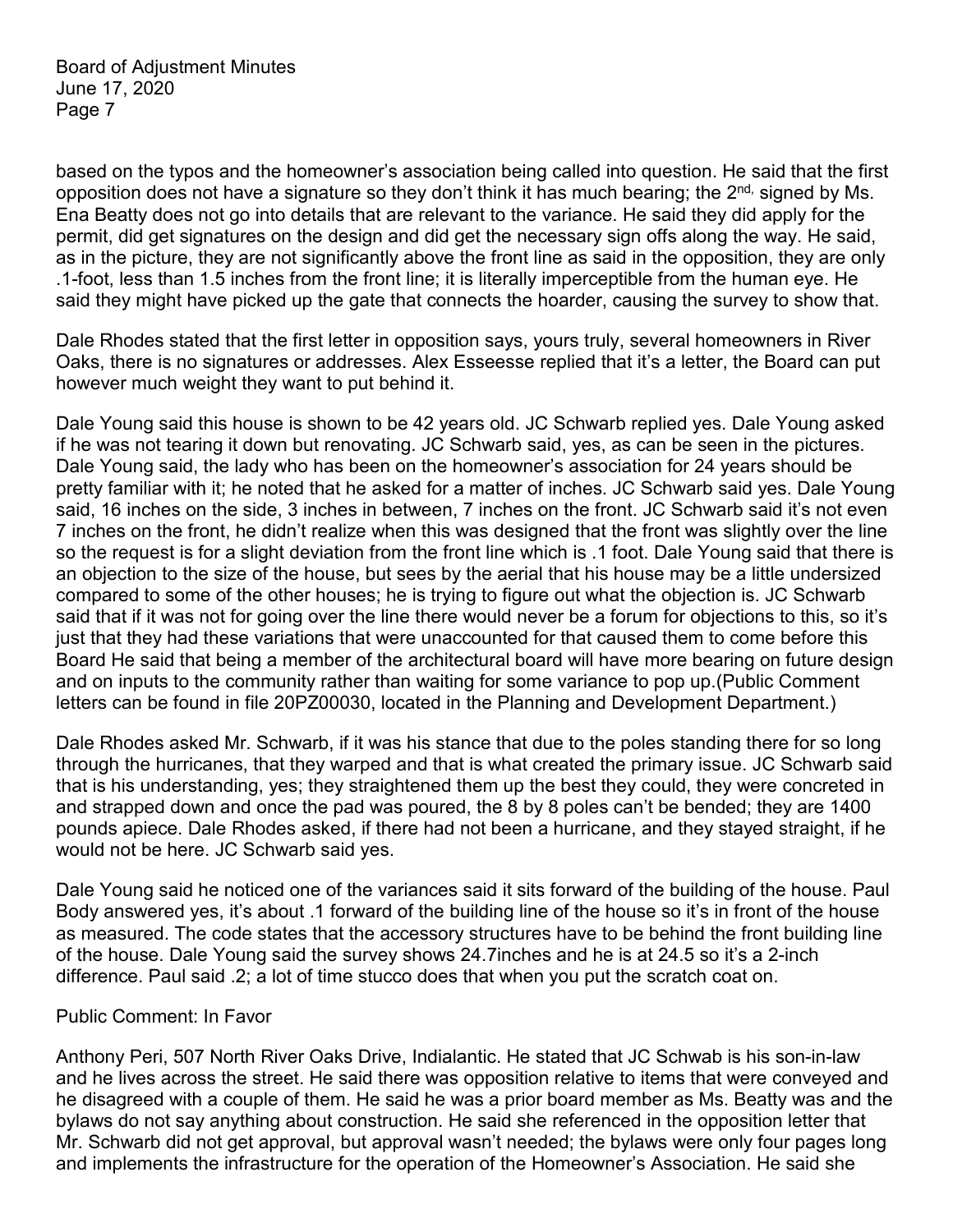referenced problems during the day of working over hours; causing more noise in the neighborhood. He said the workers got there at 8 or 8:30 and they left about 4 or 4:30, so there was not extraordinary noise in neighborhood. He said the garage itself blends in with the rest of the house; people going by admire the house and say how nice it looks. He said the board meetings they had were very inactive; a lot never met on an annual basis and when they did meet they did not discuss construction in the neighborhood, they talked about RVs, a boarding house and landscaping He said he is not an active board member anymore but he is still listed though he resigned 3 years ago; he wanted to talk on behalf of the applicant on a positive basis and comment as to some of the oppositions.

Motion by Dale Young, seconded by Jack Higgins, to approve the variances as depicted on the survey provided by the applicant. The motion passed unanimously.

### **5. (20PZ00034) Wilson and Brianna Cheatham (Richard Vyce)**

Request variances of Chapter 62, Article VI, Brevard County Code, as Follows: 1.) Section 62- 2123(a), to permit a variance of .35 feet from the required 5-foot rear setback for a swimming pool screen enclosure; 2.) Section 62-2123(a), to permit a variance of 1.22 feet from the 5-foot south side setback required for a swimming pool screen enclosure, in a PUD (Planned Unit Development) zoning classification, on 0.22 acres, located on the east side of Arroyo Drive just south of Sallisbury Court. (6415 Arroyo Drive) (Tax Account 2628576) (District 4)

Richard Vyce, 13316 Fairway Pointe Drive, Orlando. He stated that they are looking for a variance; was asked to put in a pool deck and screen enclosure on a property, of which was submitted to the County within the guidelines. He said that during the process of the build, there was a fence on the neighbor's property that was used as a guide mark that was not on the property line, it was actually into their own property. He said they built into a 5-foot public utility and private drainage easement, which had already been vacated in this process, but they built slightly into that and are looking for a variance or he would have to take further action.

Dale Young asked if the two public easements have been vacated or a portion of them, he thought that would take care of the encroachment. Paul Body replied that all it does is vacate the easement that the structure is going to be in. He said that was a public hearing they had to go to, to have a county commission do that; they still need a variance to the structure, but they did get the easement vacated where it's going.

#### No Public Comment

Dale Rhodes stated that it is good that they got the utility vacated because that could be a significant problem down the road. He said that Utilities didn't have an issue with it so he would not. Dale Young said they were talking about 5 inches on the back and 15 inches on the south side and it is the swimming pool enclosure not the house, so its kind of a temporary 3-year structure anyway and with hurricane season coming up, he has no problem.

Motion by Dale Young, seconded by Jack Higgins, to approve the variances as depicted on the survey provided by the applicant. The motion passed unanimously.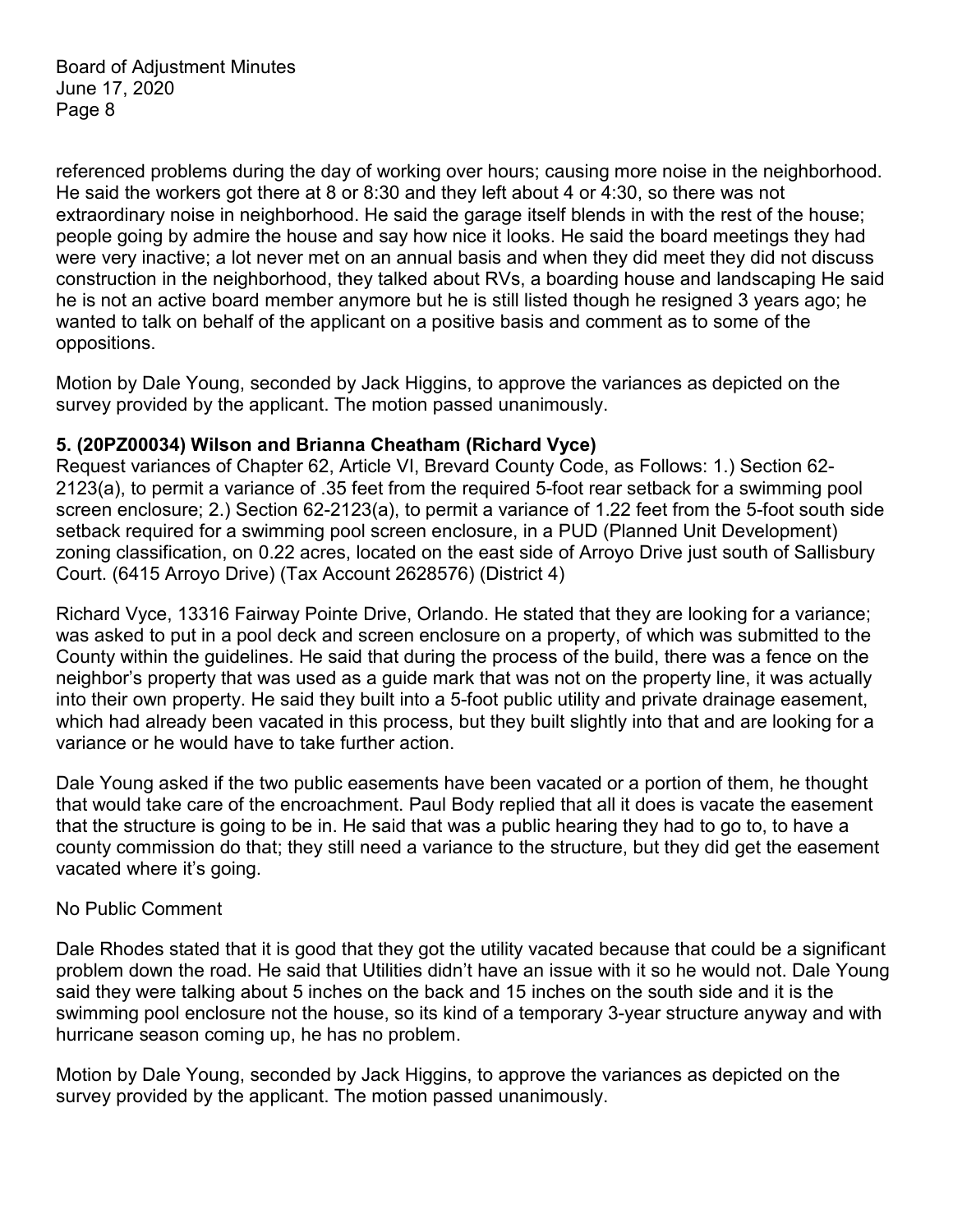## **6. (20PZ00036) William S. and Cheri Lockwood**

Request a variance of Chapter 62, Article VI, Brevard County Code, Section 62-2109(c), to permit a variance of 2 feet over the 4-foot height requirement for a fence located in the side street setback, in an EU (Estate Use Residential) zoning classification, on 0.49 acres, located on the northeast corner of North Tropical Trail and Lucas Place. (500 Lucas Place) (Tax Account 2417056) (District 2)

William Lockwood, 500 Lucas Place, Merritt Island. He stated that he is looking for a variance; has a 4-foot fence surrounding his property, its chain-link, originally built in 1976, He said it is falling apart and needs to be replaced; he would like a 6-foot vinyl privacy fence. He said he was told that the issue was with a property which is on Tropical Trail that is 8 inches short of 100 feet at the entrance, although this property is over 200 feet in several locations. He said this property goes back from their property line approximately 1,200 feet and their house was built back at about 1,100 feet from the Tropical Trail property line. He said that on Courtenay and Tropical there have been a lot of construction for new housing and traffic has greatly increased. He said people have thrown garbage and drug paraphernalia which has been reported to the Sheriff and have had a couple of things stolen out of the yard, also reported. He said his 11-year-old daughter was sitting on her swing that hangs from the tree, somebody threw a bottle that hit her in the head, so he is requesting a 6-foot fence.

Dale Rhodes said to William Lockwood that he is in District 2, which is Mr. Hartman and as he read earlier is not opposed to it. Dale Rhodes said he had not been there but Mr. Hartman had so will defer greatly to him. Dale Rhodes asked if he was on a corner lot coming out to the main road. William Lockwood said, on to Tropical Trail, yes sir. Dale Rhodes asked if the fence would obstruct the view down Tropical Trail from the stop sign. William Lockwood said no, the property across the street from Lucas Place and Tropical Trail on the southwest corner have trees almost all the way to the road and they park their cars on the sidewalk, but he would not be. Dale Rhodes asked if someone coming up Lucas Place getting to the stop sign on Tropical Trail would be able to clearly see any traffic coming? William Lockwood said, absolutely. Dale Rhodes asked if there was a driveway to the rear of his property. William Lockwood said it was toward the south side, yes sir. Dale Rhodes asked if that would hamper them from being able to see down the road at all. William Lockwood said, it hadn't for 40 plus years. Dale Rhodes said that it was a 4-foot chain link versus a 6-foot solid. William Lockwood said he does not believe it would, his driveway sits back 37 feet from the stop sign and there is 5 feet beyond, then the width of the driveway, about 20 foot, then another 5 foot where the fence would be. Dale Rhodes said his only concern would be that it does not obstruct the view of somebody being able to pull out on the highway, if it did he would not be in favor of it as he does not want to risk anyone's health and life. William Lockwood said, same here, absolutely. Dale Rhodes said he had not been there, Mr. Hartman had; if he had an objection, he would have said so.

Jack Higgins asked William Lockwood if he thought it would have a commercial look to it. William Lockwood answered that there are other houses, two houses down going north that have a 6-foothigh fence. He said the other two houses between them have chain link. Jack Higgins asked if he talked to neighbors adjacent to him. William Lockwood said yes, the owner of the Key Lodge, Mr. Steel and his wife who are in favor because it would keep their property enclosed as theirs is currently a chain link in disrepair.

Dale Young said that the survey shows the fence stopping on the north side of the driveway. William Lockwood said, that is correct; it is catawampus and he wants to move it further north at the northeast corner. Dale Young said it shows about 12 or 14 feet from the fence to the edge of the pavement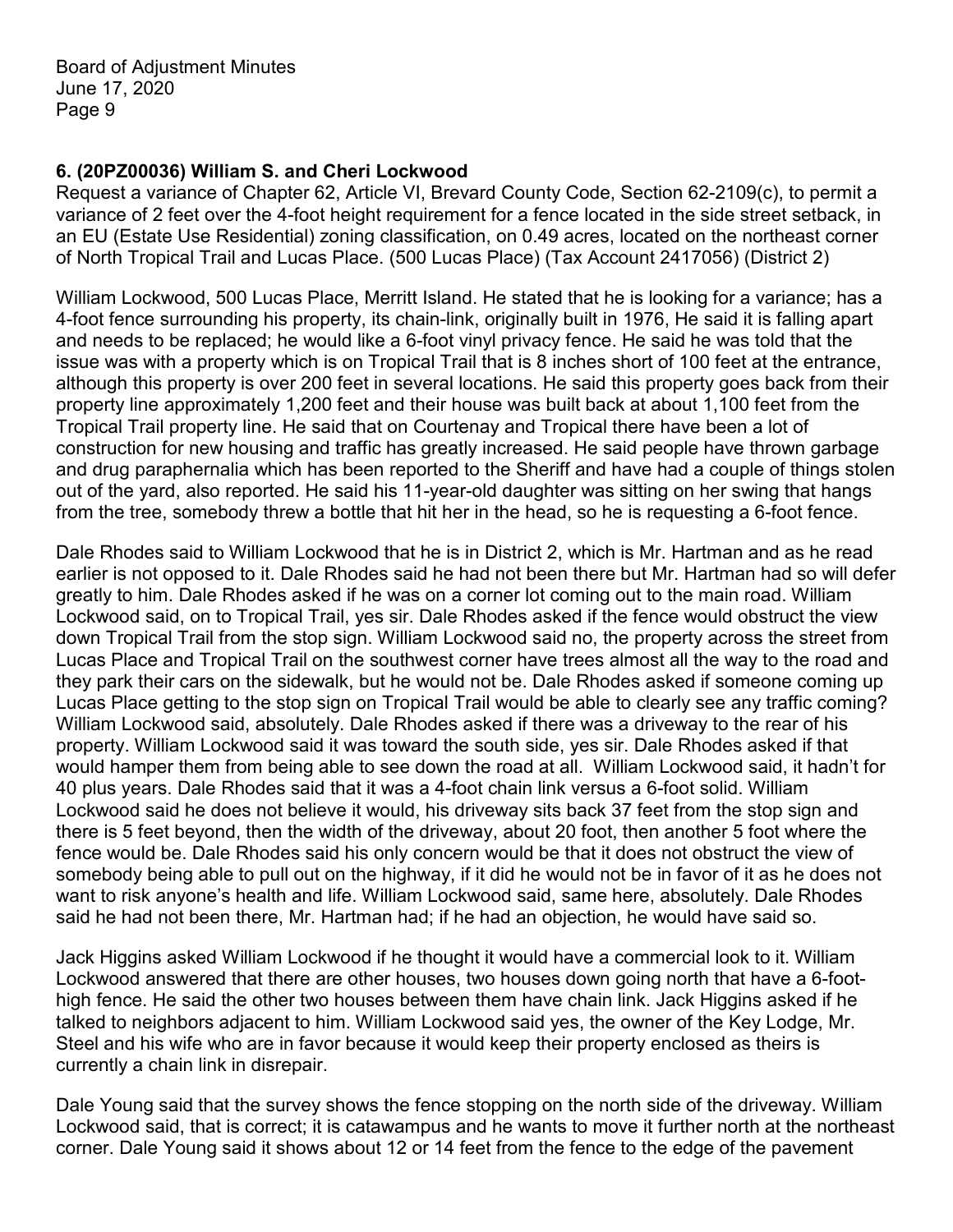where one would pull up to see traffic. William Lockwood said yes, and another 25 to 30 feet beyond. Dale Young asked if the stop sign was on the corner of Lucas Place. William Lockwood responded yes, that it is a 4 way stop; Lucas Place goes into Lucas Street, the north and south road is Tropical Trail. Dale Young asked if the angle has it sitting in front of his fence looking up at North Tropical Trail or if it comes in at an angle to the stop sign, it doesn't go straight. William Lockwood answered no, and said neither does Lucas.

Gheri Lockwood, 500 Lucas Place, Merritt Island. She stated that she and her 2 daughters; besides the drug paraphernalia and other things that wind up in the yard, they get cat called over. She said her youngest daughter who is 11 is very innocent and friendly and she will go over to these cars when then need directions ask about their dog. She says that she cannot be left alone in the yard to enjoy it, having to spend most of her time indoors. She said when they bought the house it was in disrepair; her husband did a lot of work to the structure and she has done a lot of work to the landscape and yard; people will comment as to how nice it looks and her neighbors are paying more attention to their yards. She said that they are contributing to their area in a positive way and does not believe that the fence will look commercial or be a hinderance to anyone that is driving that way.

#### No Public Comment

Motion by Jack Higgins, seconded by Dale Young, to approve the variance as depicted on the survey provided by the applicant. The motion passed unanimously.

#### **7. (20PZ00037) Dennis George, Jr. and Ariel Poley**

Request a variance of Chapter 62, Article VI, Brevard County Code, Section 62-1340(5)(a), to permit a variance of 8 feet from the 20- foot front setback for a principal structure, in an RU-1-11 (Single Family Residential) zoning classification, on 0.18 acres, located on the west side of Pelican Drive across from Southeast Third Street (280 Pelican Drive) (Tax Account 2607797) (District 4)

Ariel and Dennis Poley, 280 Pelican Drive. Dennis Poley submitted photos to the Board. (Applicant submitted photos can be found in file 20PZ00037, located in the Planning and Development Department.) Ariel Poley stated that they are asking to utilize 8 feet of the 20-foot setback for an open-air shade providing structure; it will not be enclosed and they plan to attach it to their home. She said the main issue is that their property line is 30 feet from the center of the road, 18 feet from the edge of the road; roughly 18 feet of their front yard is easement, on such a small property. She said the regulation of the 20-foot setback from their property line only provides them with 4 feet of land that can be utilized to build a structure off the front of their home. She stated that their home faces east and is not provided shade from trees; the structure would provide much needed shade and conservation of electricity. She explained that they have noticed many properties in their neighborhood with similar pergola type structures in their front yards and feel they are within if not exceeding the development of their neighborhood and its beautification. She stated that they are requesting an open air outside structure in the front of their home that will provide more that 4 feet of coverage and are trying to properly permit it. She said that it is a beautifully constructed piece of architecture, people often stop to look at it; it helps to increase their property values, the curb appeal and appeal of their neighborhood. She said they are asking for the use of 8 feet of property included in the 20-foot setback; they don't plan to enclose it and want to properly attach it to their home. She said they have architectural plans provided by an engineer stating it meets or exceeds design plans and loads of the Florida Building Codes. She said once completed it will be structurally safe and meet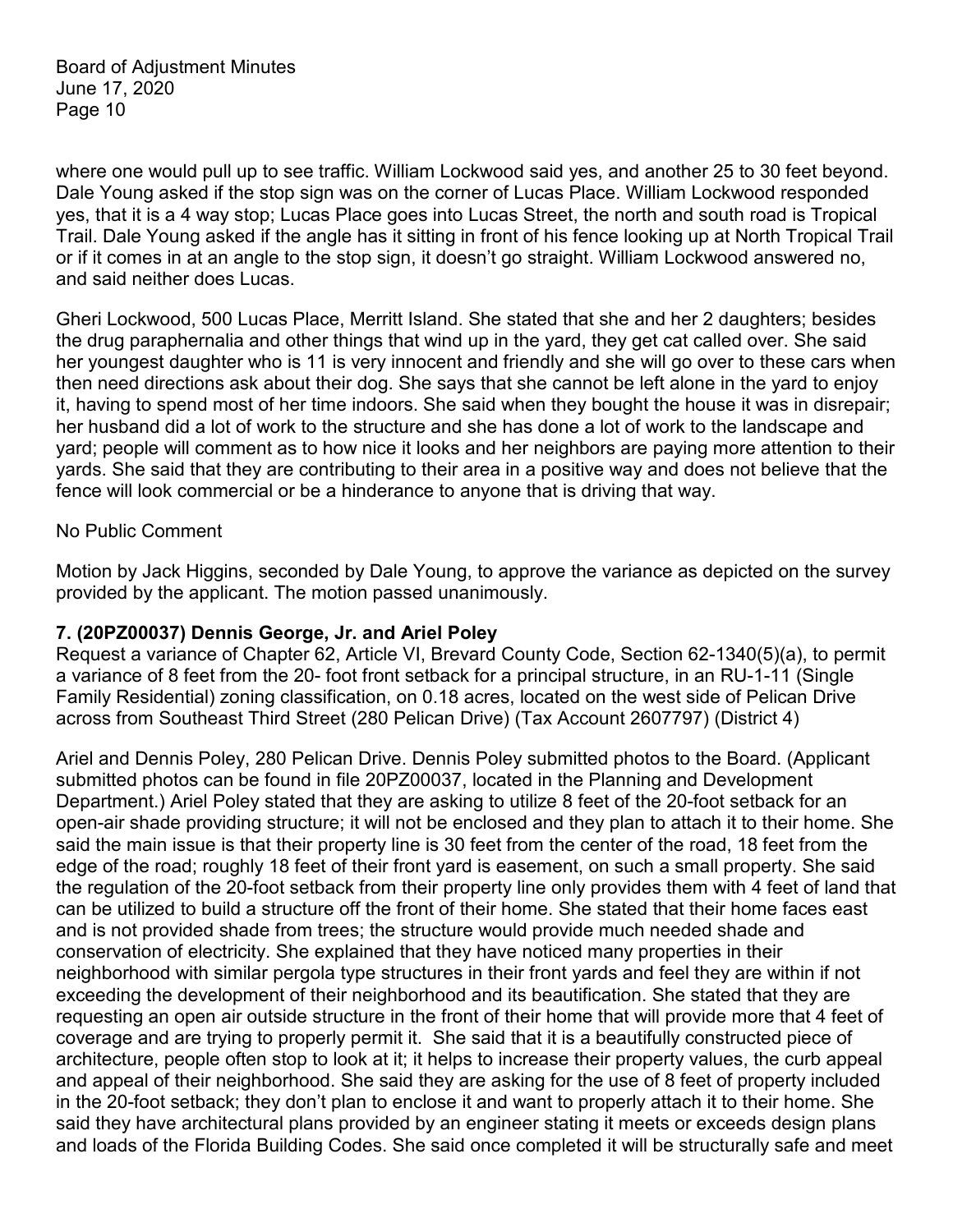required hurricane ratings. She explained that it does not interfere with utilities or future widening of the street; the gas and sewer are located on the opposite side of the street with 12 feet between the water utilities and the poles on the outside of the structure.

Dennis Poley stated they were first time home owners and are learning a lot in this process. He said he started remodeling the house which was a dump; they put in impact windows, new stucco, the works. He said they then started beautifying the front yard, sides and the back. He said he is in the construction business and heard from one contractor that a permit was needed for a pergola and from another contractor that it was not. He said he asked a building inspector if he needed a permit and was told if it's attached to the house it becomes part of the dwelling requiring a permit, if it has a roof, it becomes a dwelling requiring a permit; if it's not attached its considered lawn décor. He said he did not know he had to call Planning and Zoning; they had already built the structure, so someone called Code Enforcement. He said he spoke to Steve Novak who told him to contact Planning and Development about a permit; they were denied a permit and had to go through the variance. He said they have learned to check with Planning and Development before doing anything. He said he got a petition but had to stop going door to door because of Covid-19; he has an additional 20 signatures and a letter from a neighbor that could not make it today. (Public comment letters can be found in file 20PZ00037, located in the Planning and Development Department.) He said they purchased for the neighborhood not for the house, paying top dollar. He said, that's why they built the pergola out front, they like congregating with their neighbors. He said, it also provides a lot of shade in the front. He said their living room and kitchen are very small, 900 square foot is the original plan and most of that is bedrooms; adding on livable space in the front enhances the property and their quality of living in the home; he believes it adds a lot of value to the house and the surrounding homes.

Dale Young asked Dennis Poley if he did all the work himself. Dennis Poley said yes. Dale Young said it looks good; put a lot of money into it. He asked if the top is open with no roof on it. Dennis Poley said no.

#### Public Comment: In Favor

Brian Seacrest, 113 Southeast 2<sup>nd</sup> Street, Satellite Beach. Dale Rhodes asked if he worked for Maronda. Brian Seacrest said he did, he builds houses for them. He stated that is why he and Dennis are such good friends, they have a lot in common. He said he met them 5 years ago, renting a home in the neighborhood; people don't move in because the houses are amazing, the houses were built in the 50s and 60s, it's the old base housing. He said they had the goal of owning in that neighborhood, because it's a tight nit neighborhood; not just neighbors but consider themselves family; that's why they all live there. He said he bought a home there a few years ago and made several improvements; we like seeing those improvements, it's curb appeal, it's attractive, there are a lot of neighbors that don't take care of their places. He said when Dennis transformed this house from what it was to what it is now, its amazing what he has done; being a builder himself, he knows the pergola is likely to outlive the house. He said that Dennis does not do anything half way, probably more than he needs to. He said he is in favor of it, really enjoys it and hopes they are ok with him having it.

#### Public Comment: In Favor

Wayne Grimes, 102 Eden Avenue, Satellite Beach. He stated that most people have covered key points, a few really hit the nail on the head. He said he is a 50-year resident of Brevard County, recently his family bought a condo in Satellite Beach for family from up north to visit about 18 months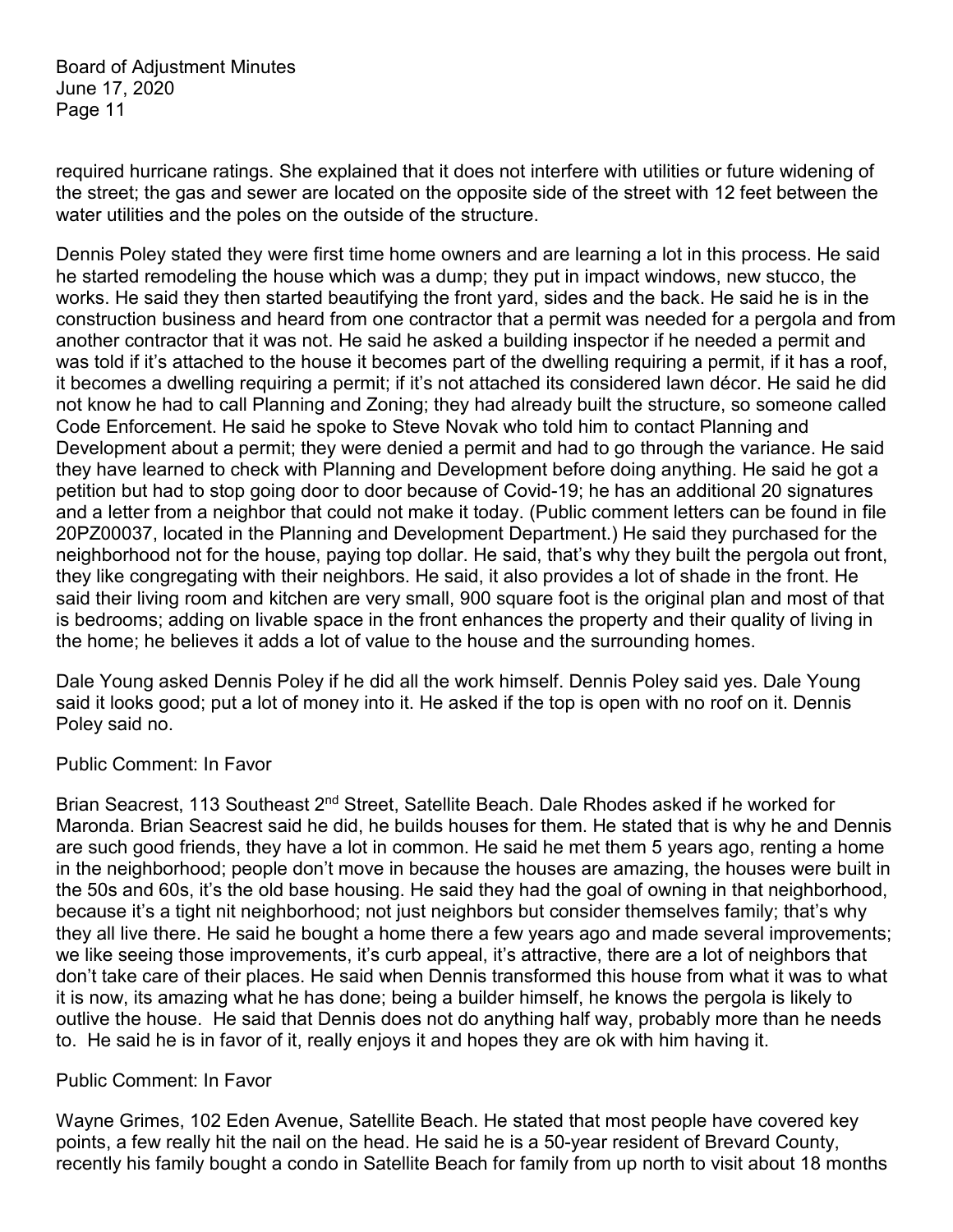ago. He said when he stays there he takes walks and bike rides in the neighborhood and can attest that this community, built in the 50s and 60s of 1200 square foot houses, have additions and extensions. He said he and his wife met the Poleys 18 months ago, stopping to look at the pergola, and have watched them improve their home; they like taking the neighborhood walk and seeing people sitting outside. He said it's a very well-constructed product that blends into the neighborhood and improves the value. He explained that as of March  $13<sup>th</sup>$ , he closed on the property on Eden Avenue and the Poleys are one of the reasons he purchased a home in that neighborhood; because of what they bring to the community.

Motion by Dale Young, seconded by Jack Higgins, to approve the variances as depicted on the survey by the applicant. The motion passed unanimously.

### **8. (20PZ00039) Carl Harry, Jr. and Maria T. Harris (John Campbell)**

Request variances of Chapter 62, Article VI, Brevard County Code, as follows: 1.) Section 62- 1340(5)(b), to permit a variance of 2.5 feet from the 7.5-foot side (east) setback for an accessory structure; 2.) Section 62-1340(5)(b), to permit a variance of 1 foot from the 5-foot separation distance required between structures, in an RU-1-11 (Single Family Residential) zoning classification, on 0.19 acres, located on the north side of Tiki Drive, approximately 75 feet west of Koloa Drive (230 Tiki Drive) (Tax Account 2419595) (District 2)

John Campbell, stated that he is a licensed land surveyor, representing the applicant. He had a handout for the Board. (Applicant submissions including public comment letters, photo, survey and shed plans, can be found in file 20PZ00039, located in the Planning and Development Department.) He said that this is the Catalina Isle Estates where this Board has reviewed several variances. He said it deals with a shed; his client was not one of the first that got involved with the code enforcement issues but has a shed not meeting the proper setbacks. He stated that the neighbors on the side of Mr. Harris have waived any objection to the variance. He explained that the homes in Catalina Estates were built in the 1960s, the majority have single car garages because they are all canal lots and most have swimming pools in their back yards. He said that after living in their homes for 15 or 20 years they have too much stuff, that has to go into a shed. He said his client wants to remove the old shed that is in violation of the setback requirements and put in a new shed. He said that the generic shop drawings show the basic construction of the shed; the client orders the shed size. He said he tried to get the shed in place with the picture with the doorway, the exterior garage door exits out of the garage. He said they had to get a shed that would fit to allow access to the shed and move it away from that door. He said they had to get the modular size of that shed which is 8 by 12, 96 square feet. He stated that two variances were needed; a variance of 2.5 feet on the adjacent property line in order to put the shed in, there is a 5-foot easement that runs along that same line; they are not requesting a variance to vacate that easement. He said the other variance needed requires that the shed be no closer than 5 feet to the principle structure; to get everything to fit in the area, a variance of one foot is needed. He said he requests a variance of 2.5 feet from the 7.5-foot requirement of 5 feet, and a variance to put the shed no more than 4 feet from the primary structure. He said that in Catalina Estates, there was an individual that filed 45 notices of enforcement for sheds that were put in without permits. He stated that the shed on Mr. Harris' property had been there for 10 or 12 years, he has a swimming pool in the backyard, the house occupies most of the rest of the yard and there is no other place to put the shed. He said he thinks it's appropriate, the picture shows the front of the house has a vinyl fence that hides the shed and behind the shed is another vinyl fence that keeps the view from being disturbed from the canal side. He said it's a pretty home, older with a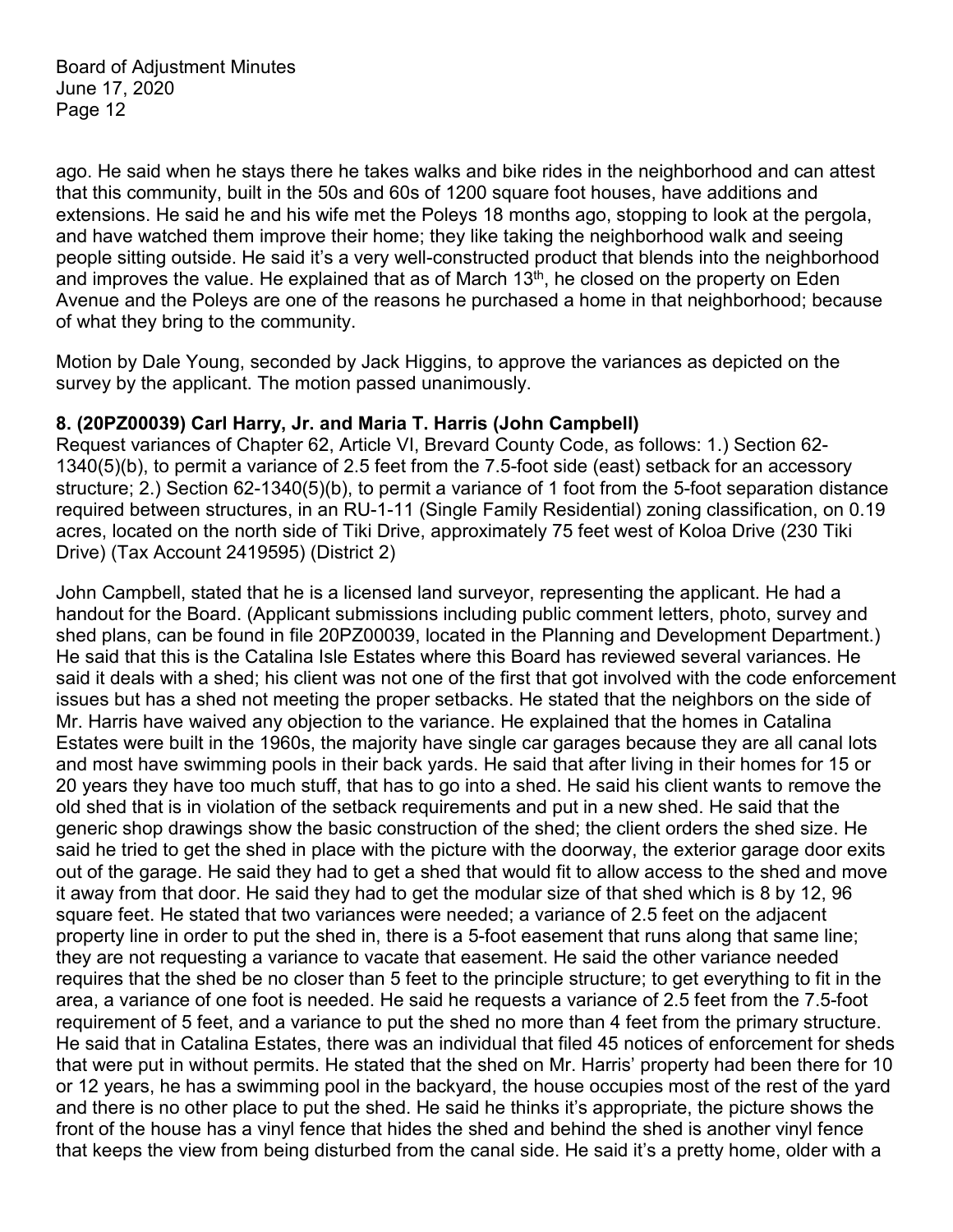single car garage. He said many in the area have sheds; 96 square feet is under the requirement for a permit; only needing a variance from this Board, to place it. He explained that the survey he prepared shows the shed in red and detail showing what is being asked. He explained that the shed can't be put in the front, the west side of the house or the back yard; this is the only place the shed will fit, it is a structurally designed building, meets the minimum hurricane requirements, can sit on wood or concrete, understanding that Mr. Harris will put it on concrete. He reiterated that the shed is framed, looks nice and is professionally built; it is consistent as seen on the aerial, as sheds on every lot in the subdivision. He explained that a car and stuff cannot fit in a single car garage, a shed is needed. He said the shed will be primarily used for lawn and pool equipment; the back door allowing access from the garage to the shed. He said he asks the Board for the variances that are reasonable and consistent with the neighborhood, the Board having granted variances on several cases in Catalina Estates.

Dale Rhodes asked if he is removing a shed that is currently there. John Campbell said yes. Dale Rhodes asked if it was going back in the same position. John Campbell answered no, that other shed was right up against the principle building, zero feet away.

#### No Public Comment

John Campbell said he is the 2<sup>nd</sup> oldest surveyor in Brevard County, he hopes that Bill Powell stays alive or he will be the oldest surveyor and has done over 46000 surveys in 46 years. He said that these are nice people who want what everyone else wants.

Dale Young asked John Campbell about the attached agreement that the pumphouse would be reduced in height, under the 4 feet. John Campbell said the pumphouse sits in a hole, the finish for the house comes down, the patio comes down, the pool drops almost down to where the seawall is at. He said the pool house sits in that area and it's probably zero feet in reference to the finish for the home. Dale Young said ok.

Motion by Jack Higgins, seconded by Dale Young, to approve the variances as depicted on the survey provided by the applicant. The motion passed unanimously.

#### **9. (20PZ00047) Rose and Daniel Edde**

Request a variance of Chapter 62, Article VI, Brevard County Code, Section 62-2109(e), to permit a variance of 2 feet over 4-foot height limitation for a fence within the side street setback in an SR (Suburban Residential) zoning classification, on 0.53 acres, located on the Southwest corner of Peacock Drive and Eagle Nest Court. (3638 Eagle Nest Court, West Melbourne) (Tax Account 2802814) (District 5)

Rose Edde, 3638 Eagle Nest Court, West Melbourne, FL. She stated that she is seeking a variance for a 6-foot vinyl or iron slate fence. She said the opposition from the county is that it's obstructing the neighbor's view; she had video and photos but did not know how to submit them, but it does not obstruct his view. She said they bought the house when it was all trees, had the house built and that was not obstructing his view. She said there is a lamplight right on his property that obstructs his view. She said they request for the fence property line of either 25 feet to their house or to the property line. She said they are also putting bushes along the fence to hide it per HOA guidelines. She stated that the HOA approved it but the County did not; that is why they are here.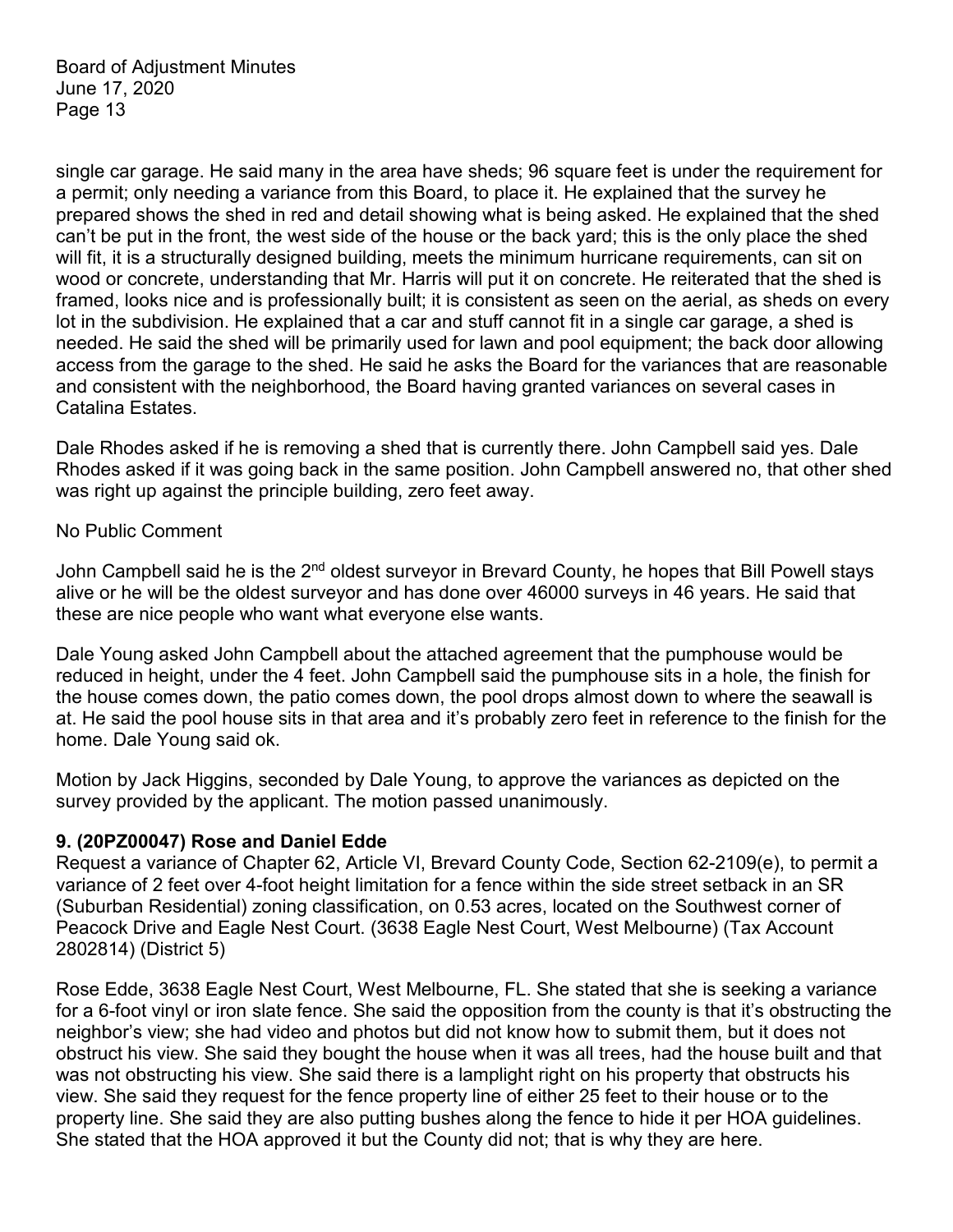Dale Young said he is looking at the aerial and her neighbors seem to sit way back in the cul-de-sac, on the left. Rose Edde said no it's the one behind them not to the left. Dale Young said, so its no problem for them. Rose Edde said, not at all, it's the lamplight that would be a problem, and they are able to go forward and move on and our property line would be before the lamp light, so should be a non-issue. Dale Young said ok. Dale Rhodes asked if somebody coming out of the driveway on either side of the property or at that corner, has an obstructed view anyway down the street. Rose Edde answered absolutely not, she had video to show on her phone if needed. Dale Rhodes asked if somebody coming out of the cul-de-sac, getting to the 4 way and looking to the left where the fence is put, is going to have an obstructed view down the fence line. Rose Edde said, absolutely not.

### No Public Comment

Paul Body said there had been a couple of opposition letters. Dale Rhodes said he had not received any. Paul Body said there was also one from last Wednesday and asked Rose Edde if she had received them. Rose Edde said yes, it's the neighbors behind us, dated two days apart. Paul Body said, one is from Raymond K Myers. Rose Edde said the other is from his partner, they live in the same house. Dale Rhodes asked to see them. Alex Esseesse said if nobody else has seen them, pass them down the line. Dale Rhodes asked Rose Edde if she had seen both letters. She said, yes. Dale Rhodes asked if they were approved by the HOA? Rose Edde said, absolutely. She said she has the letter of approval by the HOA, submitted with her application along with her letter (Public comment letters can be found in file 20PZ00047, located in the Planning and Development Department.)

Motion by Jack Higgins, seconded by Dale Young, to approve the variance as depicted on the survey provided by the applicant. The motion passed unanimously.

#### **10. (20PZ00050) Stephanie Knight**

Requests variances of Chapter 62, Article VI, Brevard County Code, as follows: 1.) Section 62- 1331(4), to permit a variance of 155 feet from the 300-foot minimum lot width requirement; 2.) Section 62-1331(4), to permit a variance of 3.94 acres from the 5.0-acre minimum lot size requirement, in a GU (General Use) zoning classification, on 1.06 acres, located on the south side of Golden Shores Boulevard. .297 miles west of US Highway 1. (3995 Golden Shores Boulevard.) (Tax Account 2001361 and 2001373) (District 1)

Stephanie Knight, 3995 Golden Shores Boulevard. She stated that she purchased this property in October 2019, for her and her two boys to build a home on; submitted the application for a building permit which was approved. She said they cleared the lot and started building; about half way through, she got a call from the Building Department informing her that a mistake was made; the zoning on the property was looked over. She said that the lady said it was her fault and apologized and told her she would have to get a variance for the building. Stephanie Knight said they agreed to let them continue the inspections and to continue building, but would have to go for the variance; she immediately filled out and turned in the paperwork. She said they are now down to the final inspection, and needs a variance on the property to get her final inspection.

Dale Rhodes asked if this is to legitimize the lot size. Paul Body said yes, the GU zoning requires 5 acres and 300 feet. Jack Higgins said, it is a wooded lot, he drove by it; it is wooded and has a big clump on trees in front. He said it would not hurt anything in that neighborhood and looks good set back in there. He noted that it looked finished, looked like the plumber was there. Stephanie Knight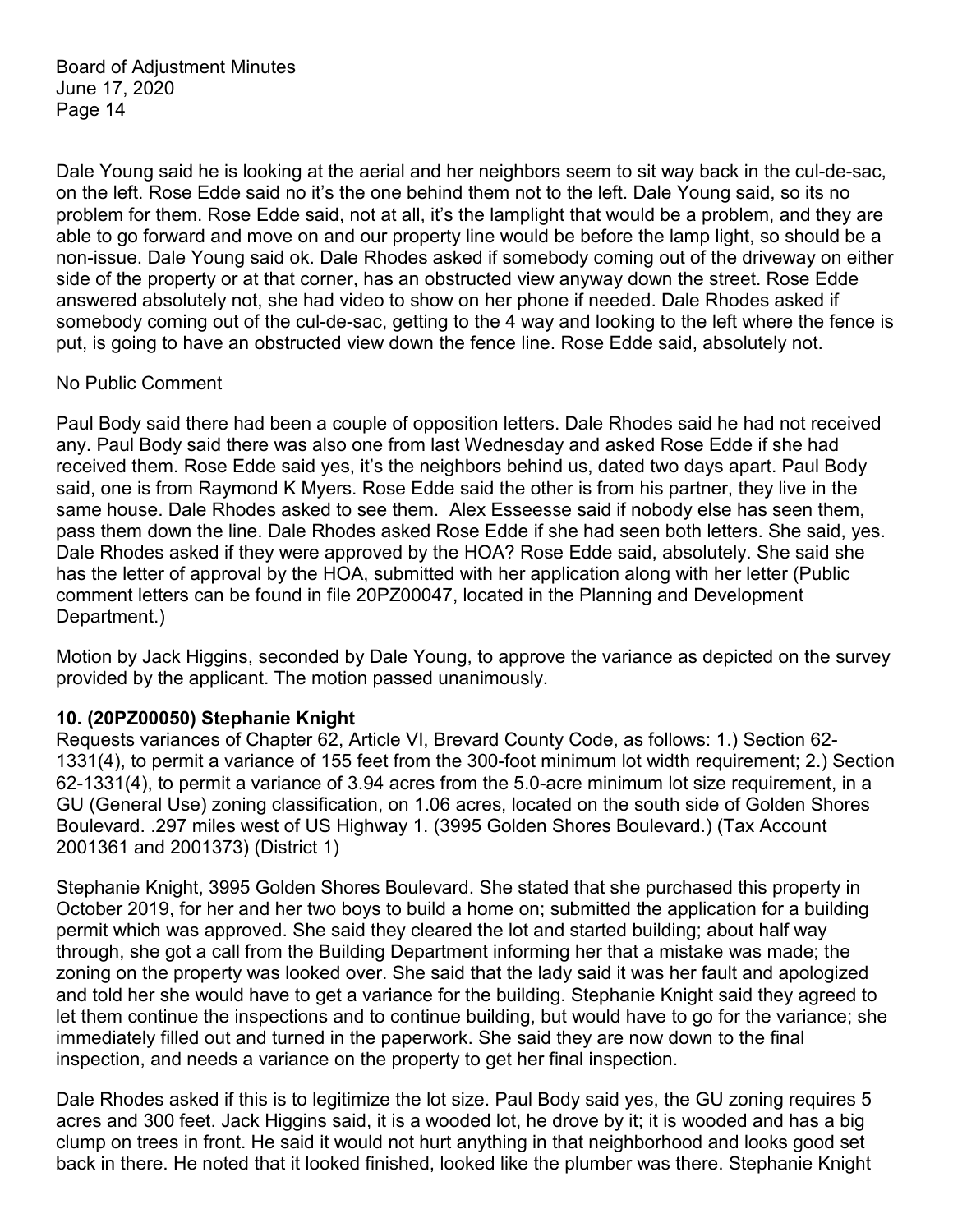said that the final inspection is hopefully any day now. Dale Young said he sees other lots laid out with the same dimensions in the area and asked if this General Use is waiting on a zoning. Paul Body answered that the General Use in this area doesn't meet the size requirement, a lot of these properties have been subdivided. Jack Higgins said with Flag Lots and such. Paul Body continued saying inaudible…future land use with residential one on it which is a 1-acre requirement for density size; most of the properties that haven't been developed are ones that need to either get rezoned or have a variance to their size too. Dale Young asked Stephanie Knight if hers was a single lot. Stephanie Knight said yes. Paul Body said they combined two lots together to get the acre requirement. Dale Rhodes said they are front and back. Dale Young said, it can't be divided that way. Stephanie Knight said it will never be divided, her house is right in the center of the two lots. Dale Young said he sees that. Dale Rhodes said you preceded building the house with the understanding that you could build it and later they came back and said oops. Stephanie Knight said yes.

Motion by Jack Higgins, seconded by Dale Young, to approve the variances as depicted on the survey provided by the applicant. The motion passed unanimously.

### **11. (20PZ00054) Jeffrey J. and Leslie Boucher (Susan J Hall)**

Request variances of Chapter 62, Article VI, Brevard County Code, as follows: 1.) Section 62- 1340(5)(b), to permit a variance of 8 feet from the required 20-foot rear setback for an accessory structure on a double frontage lot on a major water body, 2.) Section 62-2123(b), to permit a variance of 4 feet from the required 20-foot rear setback for a swimming pool (spa) on a double frontage lot on a major water body, 3.) Section 62-2109(d), to permit a variance of 3.5 feet over the 4 foot height requirement for a fence in the 20 foot rear setback on a double frontage lot on a major water body, 4.) 62-2109(a), to permit a variance of 1.5 feet over the maximum 6 feet allowed for a fence height in a RU-1-13 (Single Family Residential) zoning classification, on .25 acres, located on the east side of Dragon Point Drive, 1,005 feet south of South Tropical Trail. (11610 Dragon Point Drive) (Tax Account 2712567) (District 4)

Dale Rhodes asked Paul Body if there were two different fence heights. Paul Body said they are on a double frontage lot, they have 20 feet off of the river where they can't be over 4 feet high, the code says on a single-family zoning you cannot be over 6-foot-high, so they are looking for 2 different variances on 2 different sections of the fence code.

Susan Hall, Landscape Architect, 4425 Crooked Mile Road, Merritt Island. She stated that she brought handouts for the board, letters from adjacent neighbors and photographs of the current conditions. (Applicant submissions can be found in file 20PZ00054, located in the Planning and Development Department.) Dale Rhodes asked for time to look over the handouts and asked if the letters were in favor. Susan Hall said in favor, yes. Dale Rhodes asked if that's the proposed retaining wall. Susan Hall said that the fence would be a railing on top of the wall, it's a railing because the wall is 4 feet, and the code requires a railing on anything 30 inches. She stated that she is representing Jeff and Leslie Boucher as their licensed Landscape Architect for their recently remodeled home on Dragon Point Drive. She said her firm Susan Hall Landscape Architects has been practicing in Brevard County for 23 years from their Merritt Island location. She stated that the majority of the homes on Dragon Point Drive need variances to be in compliance with the modern-day codes for Brevard County; they want to be in full compliance with the codes. She said the home was built in 1973, needing a variance to be built at that time because of the double frontage setbacks, on the west side, the Indian River and the east side, the Banana River. She said that as constructed, the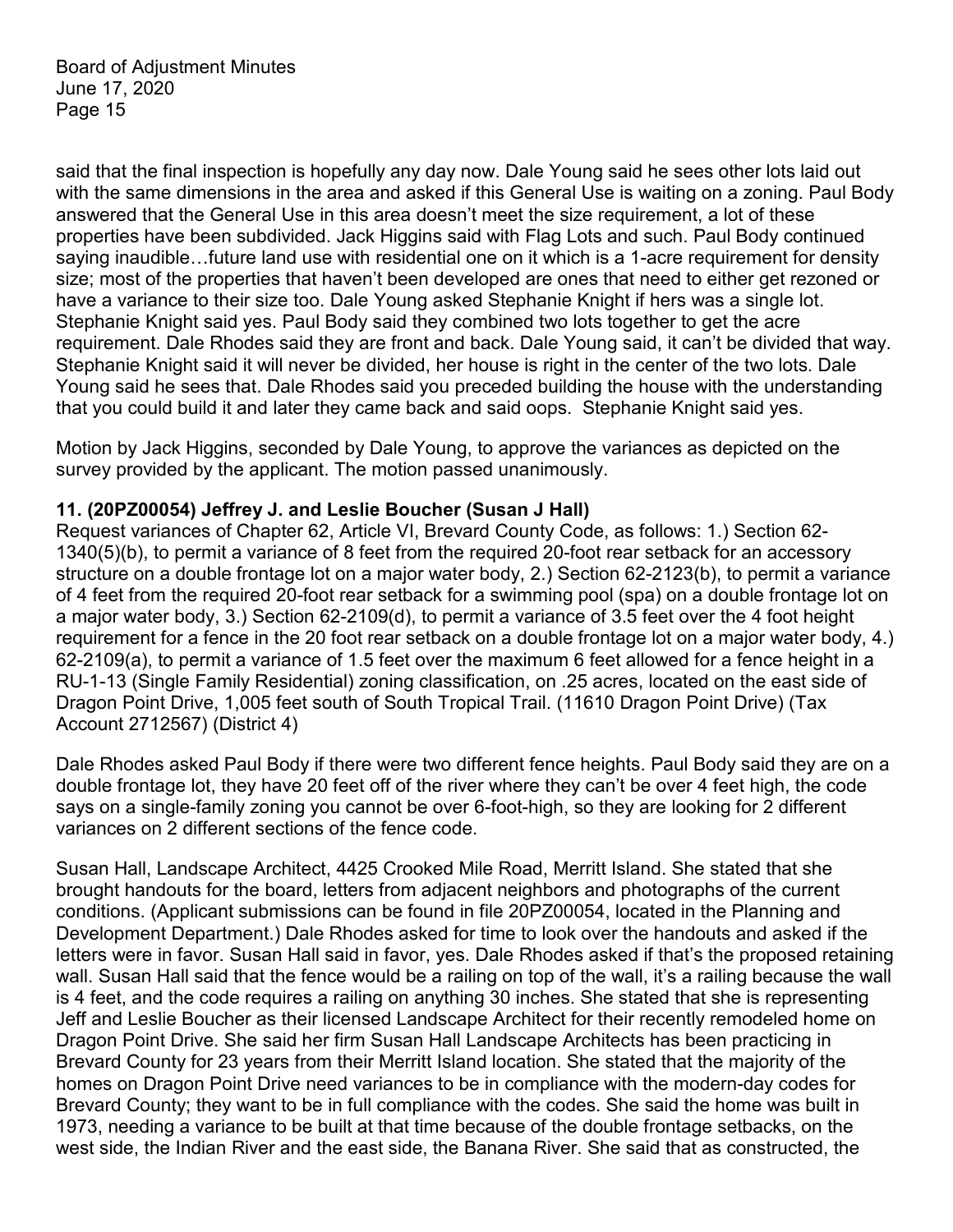backyard stormwater drains directly into the Banana River. She said, in photo #3 you can see what we are dealing with; the proposed plan would provide new swales at the base of the slope, would like to make them bio swales, so that the nutrient load and sediment into the river would be greatly reduced and adding plant materials in the bio swales will give added filtration. She said they are requesting the following variances; to construct a pervious wood deck, according to Natural Resources Management because of the construction methods used, laying them more separated and parallel to the back of the home. She explained that the 20-foot setback is measured from the main high-water line, the property line is 10 feet further out into the river; they are dealing with foreshortened back yard. She said that only about 14.5% of that deck area falls in the setback; 85% of it is behind the setback line. She said, secondly, they are requesting to construct a decorative retaining wall, a photo of the proposed wall is on the  $2<sup>nd</sup>$  sheet. She said his wall, the exposed face as seen if on the river, is 48 inches high; in some areas because the swale slopes down to meet the wall instead of down toward the river, the wall increases to 4 foot 6 inches and in some cases 5 feet high. She said because the wall is over 30 inches high, it's required to have a railing; she is recommending a horizontal cable railing that has minimal visual impact from the river and the house. She said they would like to construct an 8 by 8-foot structural concrete slab that will be recessed 18 inches below the level of the deck for a portable spa to be placed; the concrete is needed as a portable spa filled would be very heavy. She said, outside of the backdoor, they have 10 or 11 feet that is level, then it heads steeply downhill; there is a native specimen Gumbo limbo tree that sets 5 feet from the rear foundation of the house, several photos of it are on the 1<sup>st</sup> page of the handout. She said they want to preserve and protect the tree and having worked with trees for 40 years, can tell that Gumbo limbo trees tolerate no fill over their roots; Oaks may take 2 or 3 inches but with any fill, Gumbo limbo trees will go into decline. She explained that to work around this Gumbo and preserve its critical root zone, they propose constructing a deck for usable space in that area; this is an environmentally sound decision, protecting the value of the property and the tree. She thanked the Bouchers for taking care of the property and for following the right procedures for these variances.

Dale Rhodes asked if the fence height being requested is the cable fence on top of the wall. Susan Hall replied, correct. Dale Rhodes asked, you are not erecting a 7-foot-tall wood fence, you are erecting a retaining wall and then putting posts up with a cable through it, and you have to measure from the ground before the retaining wall. Susan Hall answered, right, the wall would normally be 48 inches high, the exposed face, but its measured from the main high-water level, so it reads taller than it is, its 48 inches but in some areas where the swale comes down to the wall, it's 4.5 and 5 feet. Dale Rhodes asked if they talked to Environmental, St. Johns, or do they still have that to go. Susan Hall said that they are not required to in this case because they are staying out of the 10-foot Natural Resources Management setback; we have met their requirements and did meet with them before going into this process. Dale Rhodes asked if it was going to be more environmentally sound compared to the way it is now. Susan Hall said yes. Dale Rhodes said, looking at the pictures pretty much everything gets washed down into the river. Susan Hall said, it is, the house was built in 1973, and if nothing has ever been done with this back yard, that has been the condition for 47 years. Dale Rhodes said that its amazing that the house is not in the river. Susan Hall said that the reason that Dragon Point is that it's all rock underneath those houses. Dale Rhodes said that whenever he sees one on the river, he is concerned, as anyone is who is conscious of what has been done to our rivers over the years; it sounded to him that what is being done is an improvement not a detriment.

Jack Higgins asked if the posts would be part of the decorative block, going to mount to the decorative block. Susan Hall said yes. Jack Higgins asked how stable it was. Susan said they core